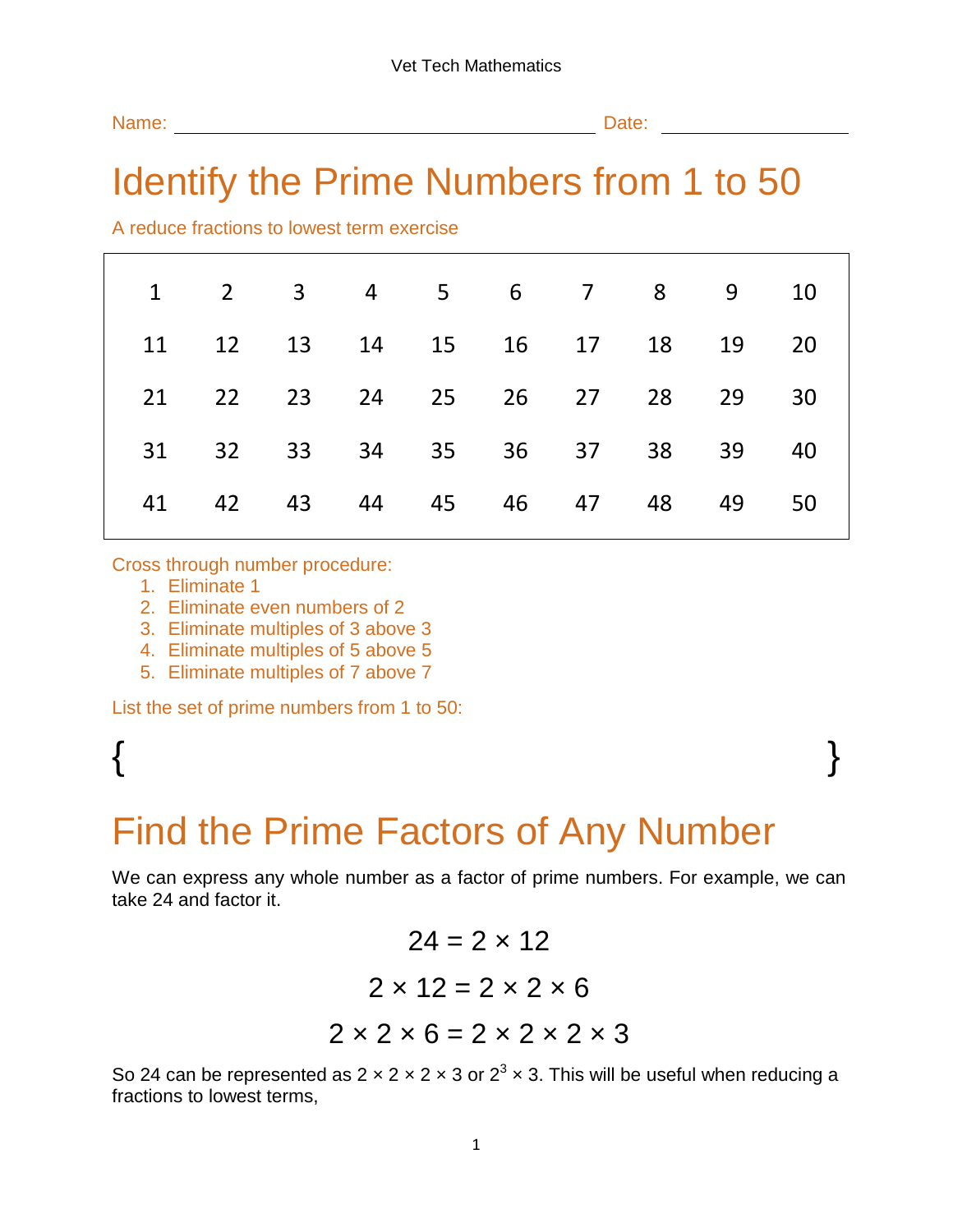#### Vet Tech Mathematics

**World Class CAD Challenge: Find the prime factors of these numbers.**

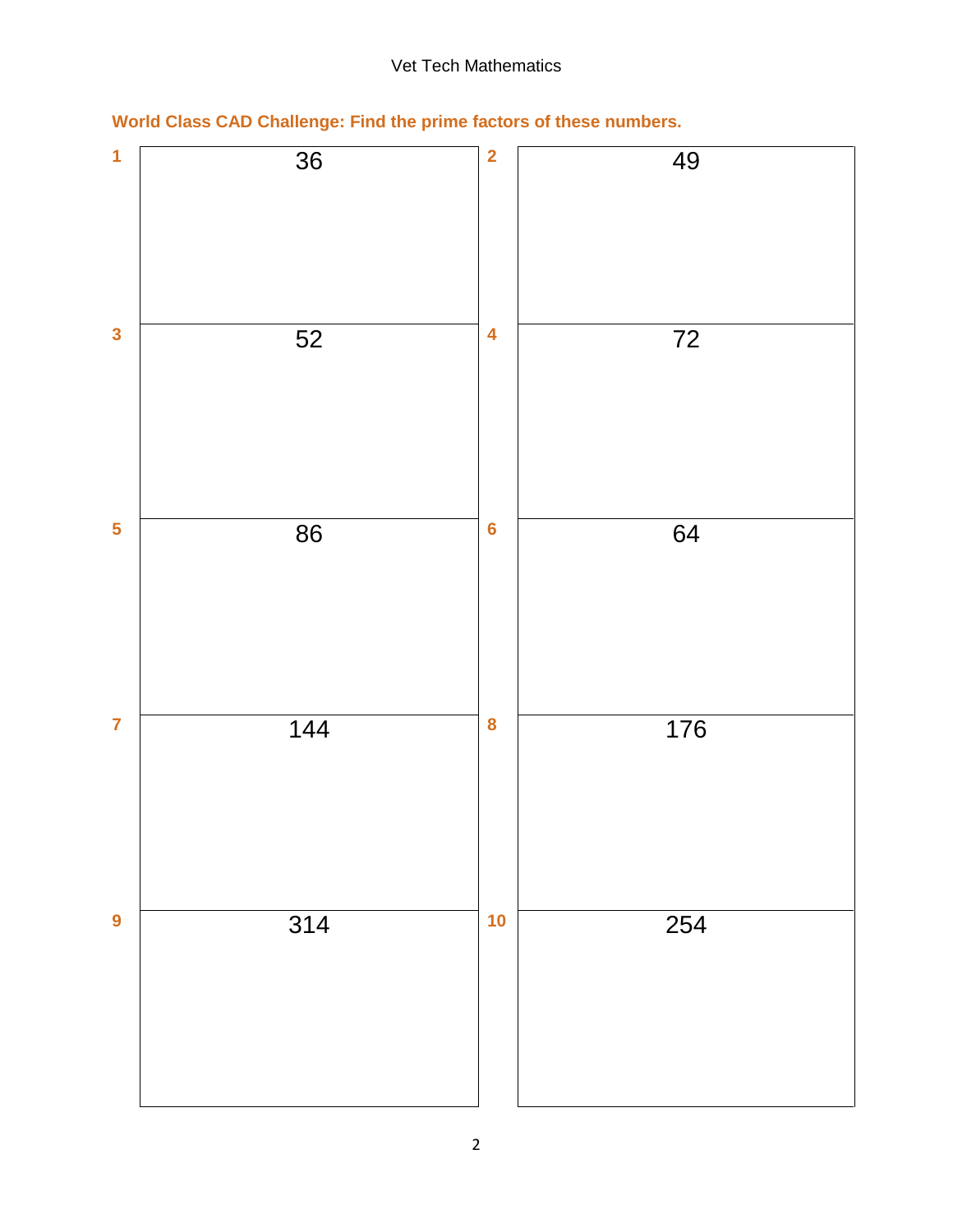### Reduce a Fraction to Lowest Terms

From the procedure we just learned, we can convert the numerator and denominator to prime numbers.

|                                              | 216                                                    |
|----------------------------------------------|--------------------------------------------------------|
| $48 = 2 \times 24$                           | $216 = 2 \times 108$                                   |
| $48 = 2 \times 2 \times 12$                  | $216 = 2 \times 2 \times 54$                           |
| $48 = 2 \times 2 \times 2 \times 6$          | $216 = 2 \times 2 \times 2 \times 27$                  |
| $48 = 2 \times 2 \times 2 \times 2 \times 3$ | $216 = 2 \times 2 \times 2 \times 3 \times 9$          |
|                                              | $216 = 2 \times 2 \times 2 \times 3 \times 3 \times 3$ |

So we can rewrite the fraction as:

$$
\frac{2 \times 2 \times 2 \times 2 \times 3}{2 \times 2 \times 2 \times 3 \times 3 \times 3}
$$

And we can cross out like terms:

$$
\frac{3 \times 3 \times 2 \times 2 \times 3}{3 \times 3 \times 3 \times 3 \times 3 \times 3}
$$

We reduce the fraction to:

### $\overline{c}$ 9

#### **How can we use dividing the numerator by the denominator to check our work?**

| $\frac{48}{216}$ | ⌒ |
|------------------|---|
|                  |   |
|                  |   |
|                  |   |